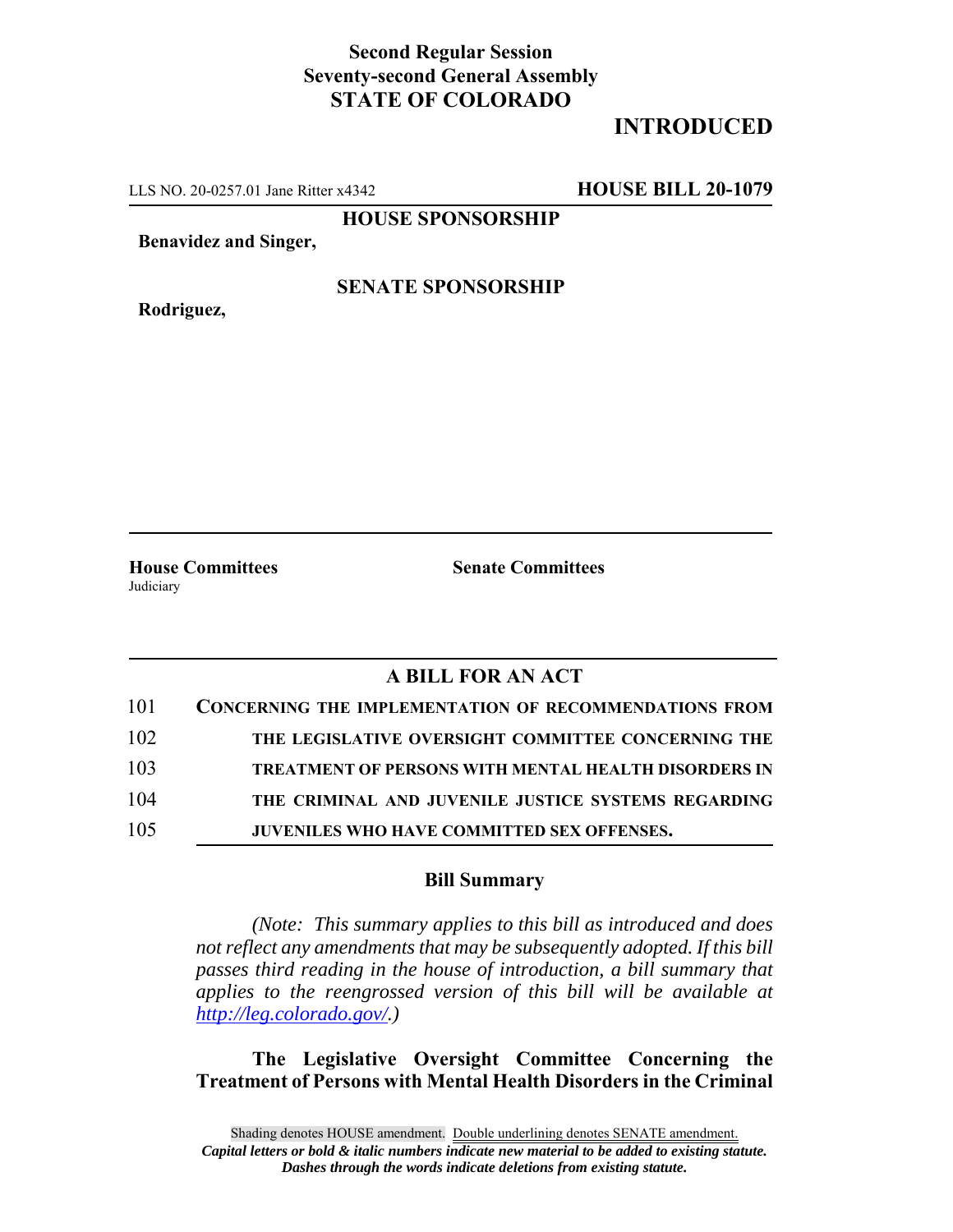**and Juvenile Justice Systems.** The bill implements various recommendations of the legislative oversight committee concerning the treatment of persons with mental health disorders in the criminal and juvenile justice systems regarding juveniles who have committed sex offenses, including:

- ! Specifying that if a juvenile who is moving to Colorado would be otherwise required to register on Colorado's sex offender registry (registry) but the juvenile's duty to register in another state has been terminated by a court order, then the juvenile is not required to register or petition the court for removal from the registry;
- ! Expanding judicial discretion at the time of sentencing to exempt from registration or require juveniles to register for all first offense registerable juvenile sex crimes if a sex offender management board evaluator recommends exemption and the juvenile is otherwise statutorily eligible;
- ! Adding language to adult and juvenile provisions that currently reference only crimes defined as "unlawful sexual behavior" to also include convictions and adjudications for nonsexual crimes where there has been, pursuant to statute, a judicial finding of an underlying factual basis involving unlawful sexual behavior;
- ! Creating a process for the court to reconsider its ruling on whether to require registration if new information is discovered after the court made its initial ruling;
- ! Adding a requirement for the court to issue a ruling or set a mandatory hearing no later than 14 days before the end of each juvenile's sentence concerning a juvenile's ongoing duty to register;
- ! Changing the current law that allows the Colorado Bureau of Investigation (CBI) to inform the requesting party if a person is on the registry so that the CBI may release information about a juvenile only under certain restrictions;
- ! Requiring the CBI to collect data on the number of times information is requested and released concerning juveniles on the registry;
- ! Creating a new unclassified misdemeanor for members of the public who submit a false statement to the CBI for purposes of obtaining juvenile registry information or who use such information in a prohibited manner;
- ! Updating current law regarding the posting of information on the registry to the internet to specifically exclude juveniles:
- ! Clarifying that a local law enforcement agency may not release or post on its website information regarding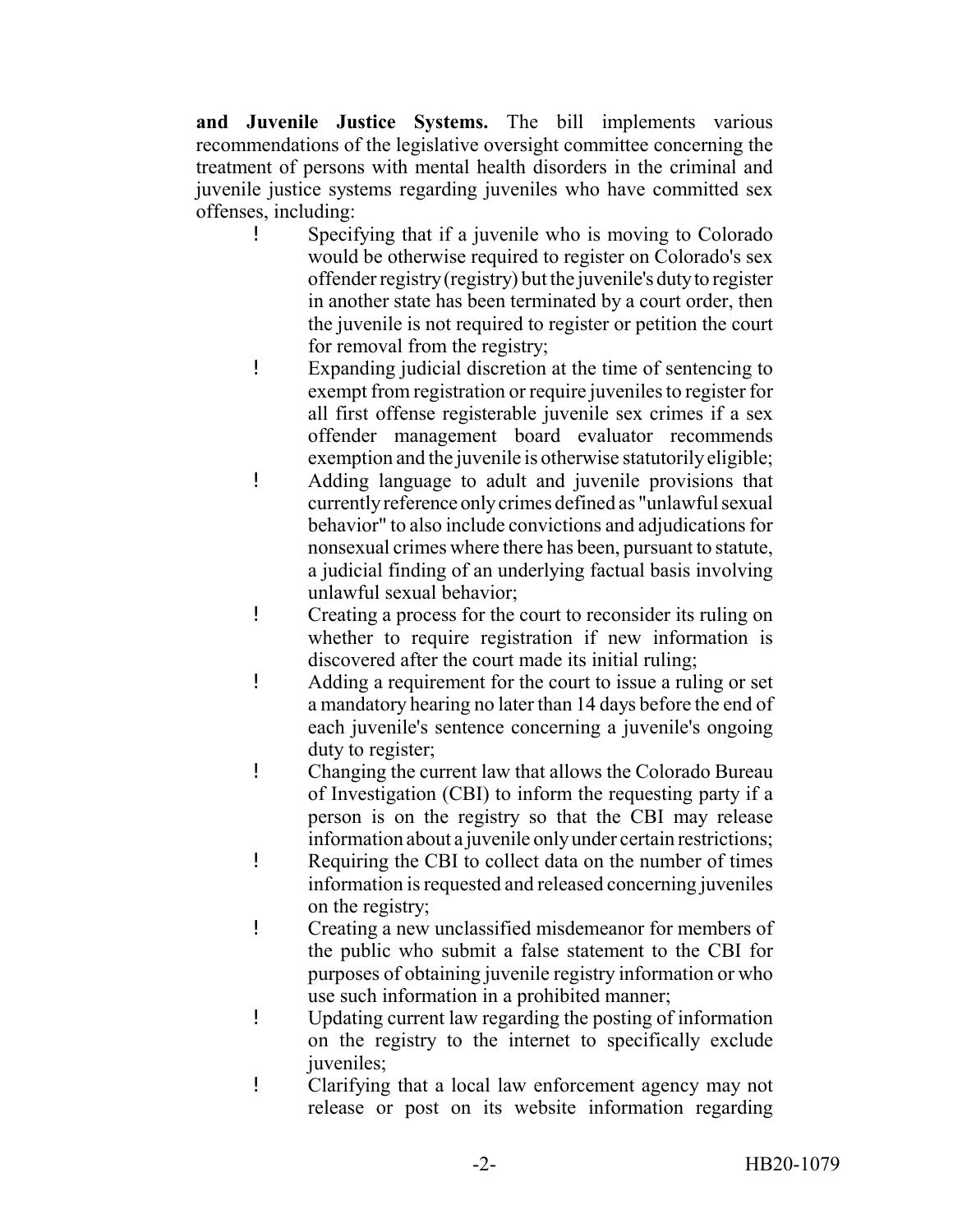juveniles on the registry;

- ! Changing current law that requires lifetime registration for an adult who has more than one adjudication as a juvenile so that juvenile adjudications alone may not trigger mandatory lifetime registration; and
- ! Updating language in the Colorado crime victim rights act to clarify victim rights when a petition or motion is made to terminate sex offender registration.
- *Be it enacted by the General Assembly of the State of Colorado:*
- **SECTION 1.** In Colorado Revised Statutes, 16-22-102, **amend**
- (1); and **add** (1.5) and (4.2) as follows:
- 

 **16-22-102. Definitions.** As used in this article 22, unless the context otherwise requires:

- (1) "Birthday" means a person's birthday as reflected on the notice provided to the person pursuant to section 16-22-106 or 16-22-107 or the person's actual date of birth if the notice does not reflect the person's birthday "ADJUDICATED" OR "ADJUDICATION" MEANS A DETERMINATION BY THE COURT THAT IT HAS BEEN PROVEN BEYOND A REASONABLE DOUBT TO THE TRIER OF FACT THAT A JUVENILE HAS COMMITTED A DELINQUENT ACT OR THAT A JUVENILE HAS PLED GUILTY TO COMMITTING A DELINQUENT ACT. IN ADDITION, WHEN A PREVIOUS CONVICTION MUST BE PLED AND PROVEN AS AN ELEMENT OF AN OFFENSE OR FOR PURPOSES OF SENTENCE ENHANCEMENT, "ADJUDICATION" MEANS CONVICTION.
- (1.5) "BIRTHDAY" MEANS A PERSON'S BIRTHDAY AS REFLECTED ON THE NOTICE PROVIDED TO THE PERSON PURSUANT TO SECTION 16-22-106 OR 16-22-107 OR THE PERSON'S ACTUAL DATE OF BIRTH IF THE NOTICE DOES NOT REFLECT THE PERSON'S BIRTHDAY.
- (4.2) "JUVENILE" MEANS A PERSON WHO IS UNDER EIGHTEEN YEARS OF AGE AT THE TIME OF THE OFFENSE AND WHO HAS NOT BEEN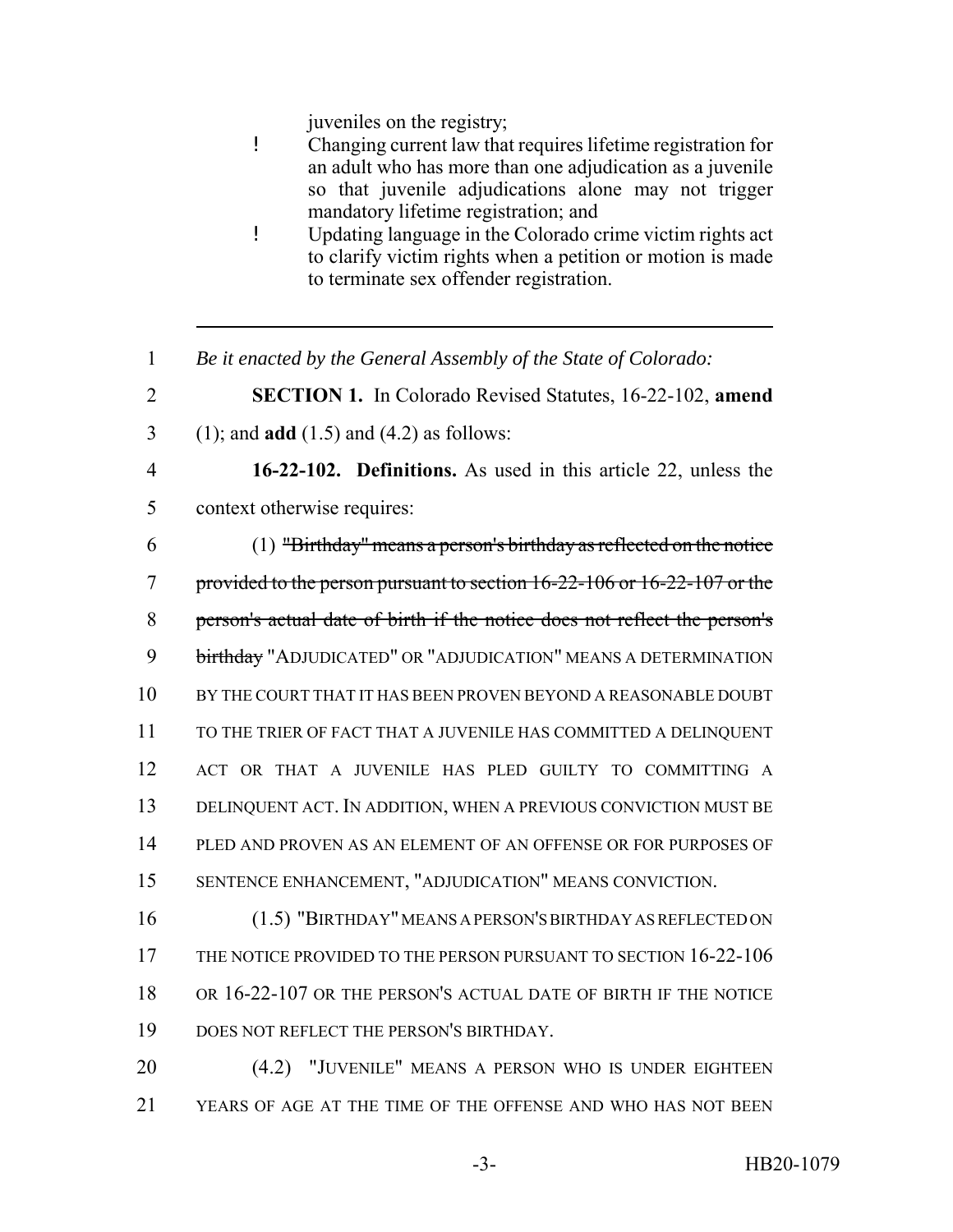CRIMINALLY CONVICTED IN THE DISTRICT COURT OF UNLAWFUL SEXUAL

BEHAVIOR PURSUANT TO SECTION 19-2-517 OR 19-2-518.

 **SECTION 2.** In Colorado Revised Statutes, 16-22-103, **amend** (3), (4), and (5)(a); and **add** (7) and (8) as follows:

 **16-22-103. Sex offender registration - required - applicability - exception.** (3) (a) In addition to the persons specified in subsections (1) and (2) of this section, AND EXCEPT AS PROVIDED FOR IN SUBSECTION (3)(b) OF THIS SECTION, any person convicted of an offense in any other state or jurisdiction, including but not limited to a military or federal 10 jurisdiction, for which the person, as a result of the conviction, is required to register if he or she resided in the state or jurisdiction of conviction, or 12 for which such THE person would be required to register if convicted in 13 Colorado, shall be IS required to register in the manner specified in 14 section 16-22-108, so long as such THE person is a temporary or 15 permanent resident of Colorado. Such THE person may petition the court 16 for an order that discontinues the requirement for registration in this state at the times specified in section 16-22-113 for offense classifications that are comparable to the classification of the offense for which the person 19 was convicted in the other state or jurisdiction. Such THE person may petition the court for an order that discontinues the requirement for 21 registration in this state for offense classifications that such THE person would not be required to register for if convicted in Colorado.

 (b) IF A JUVENILE IS REQUIRED TO REGISTER ONLY PURSUANT TO SUBSECTION (3)(a) OF THIS SECTION, AND THE JUVENILE'S DUTY TO REGISTER IN ANOTHER STATE OR JURISDICTION HAS BEEN TERMINATED BY A COURT ORDER, OR IF A TRIAL COURT HAS DETERMINED THAT THE 27 JUVENILE IS NOT REQUIRED TO REGISTER IN THAT STATE OR JURISDICTION,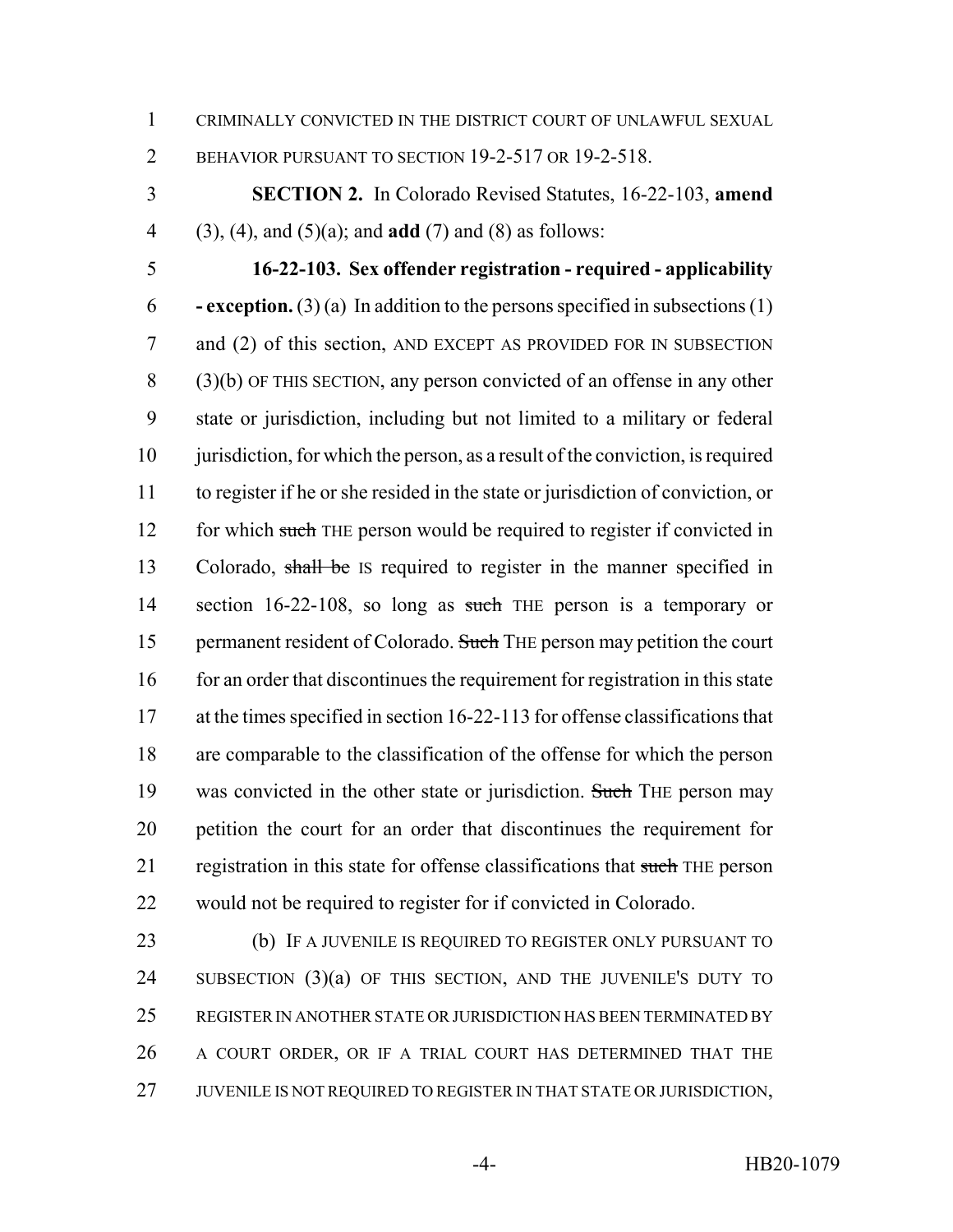THEN THE JUVENILE IS NOT REQUIRED TO FULFILL THE REQUIREMENTS FOR REGISTRATION IN COLORADO, AS SET FORTH IN SECTION 16-22-108, AND IS THEREFORE NOT REQUIRED TO PETITION THE COURT FOR REMOVAL FROM THE COLORADO SEX OFFENDER REGISTRY PURSUANT TO SECTION 16-22-113.

 (4) The provisions of this article 22 apply to any person who receives a disposition or is adjudicated a juvenile delinquent based on the commission of any act that may constitute unlawful sexual behavior or who receives a deferred adjudication based on commission of any act that may constitute unlawful sexual behavior; except that, with respect to 11 section 16-22-113 (1)(a) to (1)(e), a person WHO IS ADJUDICATED OR RECEIVES A DISPOSITION AS A JUVENILE may petition the court for an order 13 to discontinue the duty to register as provided in those paragraphs 14 SUBSECTIONS, but only if the person has not subsequently received a disposition for, been adjudicated a juvenile delinquent for, or been 16 otherwise BEEN convicted AS AN ADULT of any offense involving unlawful sexual behavior OR CONVICTED AS AN ADULT OF ANOTHER OFFENSE, THE UNDERLYING FACTUAL BASIS OF WHICH INVOLVES UNLAWFUL SEXUAL BEHAVIOR. In addition, the duty to provide notice to a person of the duty to register, as set forth in sections 16-22-105 to 16-22-107, applies to juvenile parole and probation officers and appropriate personnel of the division of youth services in the department of human services.

 (5) (a) Notwithstanding any provision of this article 22 to the contrary, if, pursuant to a motion filed by a person described in this subsection (5) or on its own motion, a court determines that the registration requirement specified in this section would be unfairly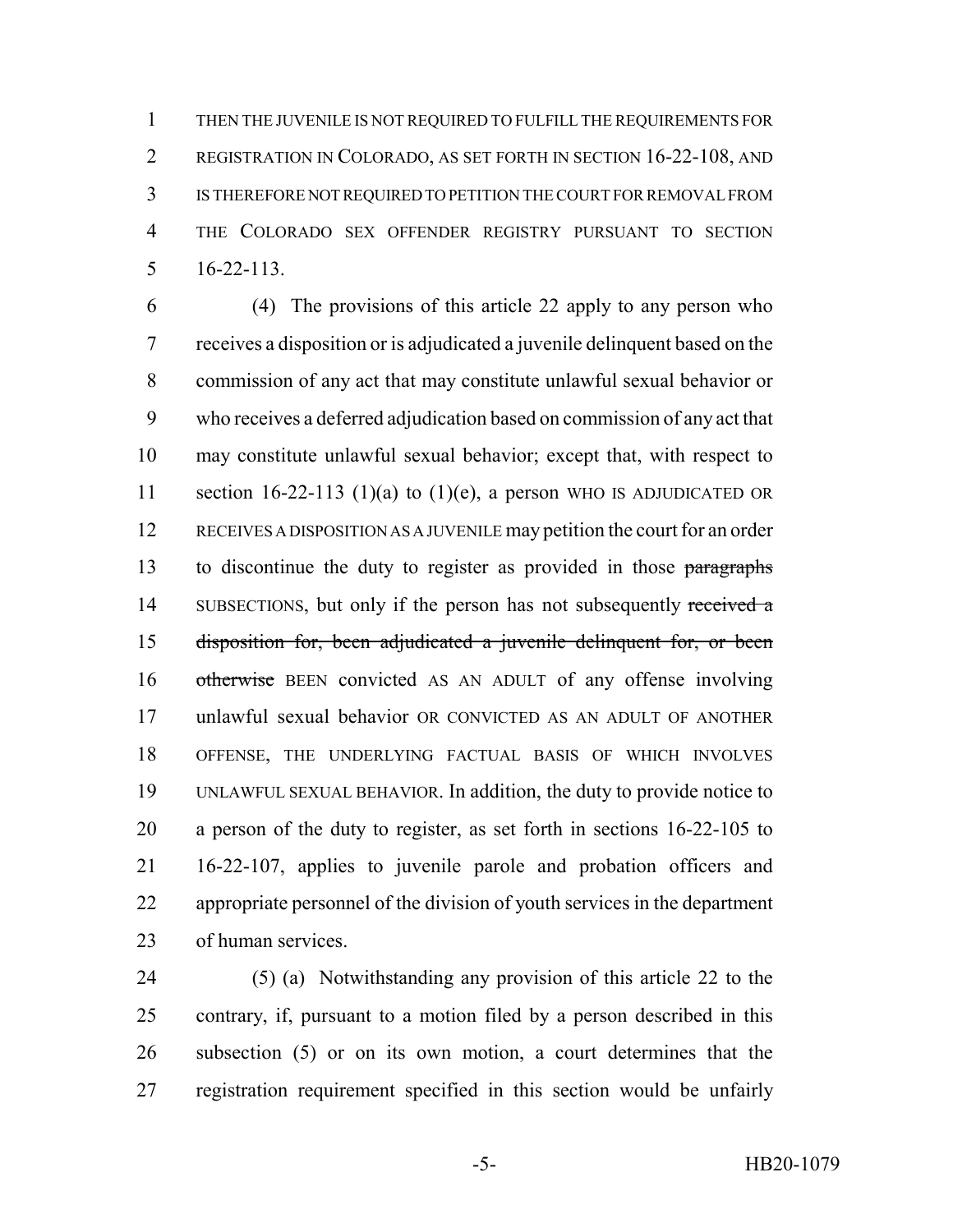punitive and that exempting the person from the registration requirement would not pose a significant risk to the community, the court, upon consideration of the totality of the circumstances, may exempt the person from the registration requirements imposed pursuant to this section if:

 (I) The person was younger than eighteen years of age at the time of the commission of the offense; and

 (II) The person has not been previously charged with ADJUDICATED OR RECEIVED A DISPOSITION FOR A SEPARATE OFFENSE INVOLVING unlawful sexual behavior; and

 (III) The offense, as charged in the first petition filed with the court, is a first offense of misdemeanor unlawful sexual contact, as described in section 18-3-404; indecent exposure, as described in section 18-7-302; or sexual exploitation of a child, as described in section 14 18-6-403, and the person's conduct is limited to the elements in posting private images by a juvenile, as described in section 18-7-109 (1), or possessing private images by a juvenile, as described in section 18-7-109 17 (2); and THE PERSON WAS ADJUDICATED OR RECEIVED A DISPOSITION FOR ANY OFFENSE OF UNLAWFUL SEXUAL BEHAVIOR OR ANOTHER OFFENSE, THE UNDERLYING FACTUAL BASIS OF WHICH INVOLVED UNLAWFUL SEXUAL BEHAVIOR; AND

 (IV) The person has received a sex offender evaluation that conforms with the standards developed pursuant to section 16-11.7-103 (4)(i) from an evaluator who meets the standards established by the sex offender management board, and the evaluator recommends exempting the person from the registration requirements based upon the best interests of that person and the community; and

(IV.5) THE COURT HAS CONSIDERED A WRITTEN OR ORAL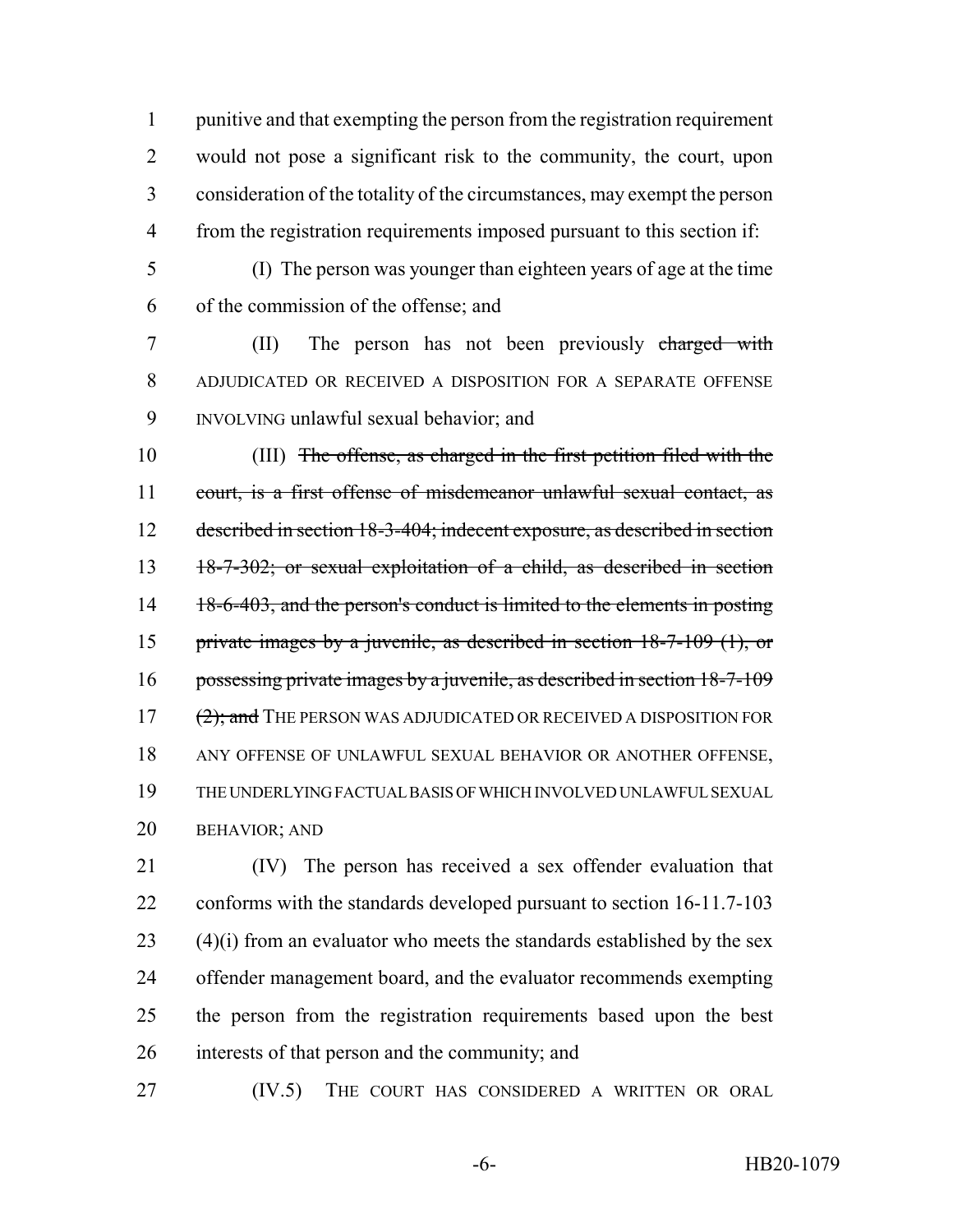STATEMENT BY THE VICTIM OF THE OFFENSE FOR WHICH THE JUVENILE WOULD OTHERWISE BE REQUIRED TO REGISTER, IF PROVIDED BY THE VICTIM, ON THE QUESTION OF WHETHER THE JUVENILE SHOULD BE EXEMPTED FROM THE STATUTORY DUTY TO REGISTER AS A SEX OFFENDER; AND

 (V) The court makes written findings of fact specifying the grounds for granting such exemption.

 (7) IF A JUVENILE HAS BEEN EXEMPTED FROM THE DUTY TO REGISTER PURSUANT TO SUBSECTION (5) OF THIS SECTION BUT, PRIOR TO THE TERMINATION OF THE JUVENILE'S SENTENCE FOR THE OFFENSE THAT TRIGGERED THE DUTY TO REGISTER, THE MULTIDISCIPLINARY TEAM DISCOVERS ADDITIONAL INFORMATION THAT WAS NOT KNOWN AT THE TIME THE EXEMPTION WAS GRANTED THAT CAUSES ANY MEMBER OF THE 14 MULTIDISCIPLINARY TEAM TO BELIEVE THE COURT SHOULD REQUIRE SEX OFFENDER REGISTRATION PURSUANT TO THIS SECTION, THE JUVENILE'S SUPERVISING OFFICER SHALL NOTIFY THE PROSECUTING ATTORNEY. THE PROSECUTING ATTORNEY SHALL ADVISE THE VICTIM OF THE OFFENSE AND MAY THEN FILE A MOTION TO RECONSIDER THE ORDER EXEMPTING THE JUVENILE FROM THE DUTY TO REGISTER AS A SEX OFFENDER. THE MOTION 20 MUST INCLUDE THE ADDITIONAL INFORMATION DISCOVERED.

 (8) IF A JUVENILE HAS BEEN REQUIRED TO REGISTER PURSUANT TO THIS SECTION BUT, PRIOR TO THE TERMINATION OF THE JUVENILE'S SENTENCE FOR THE OFFENSE THAT TRIGGERED THE DUTY TO REGISTER, THE JUVENILE CAN PROVIDE ADDITIONAL INFORMATION TO THE COURT THAT WAS NOT KNOWN AT THE TIME REGISTRATION WAS REQUIRED AND 26 IS RELEVANT TO THE FINDINGS REQUIRED TO DETERMINE AN EXEMPTION PURSUANT TO THIS SECTION, THE JUVENILE MAY FILE A MOTION TO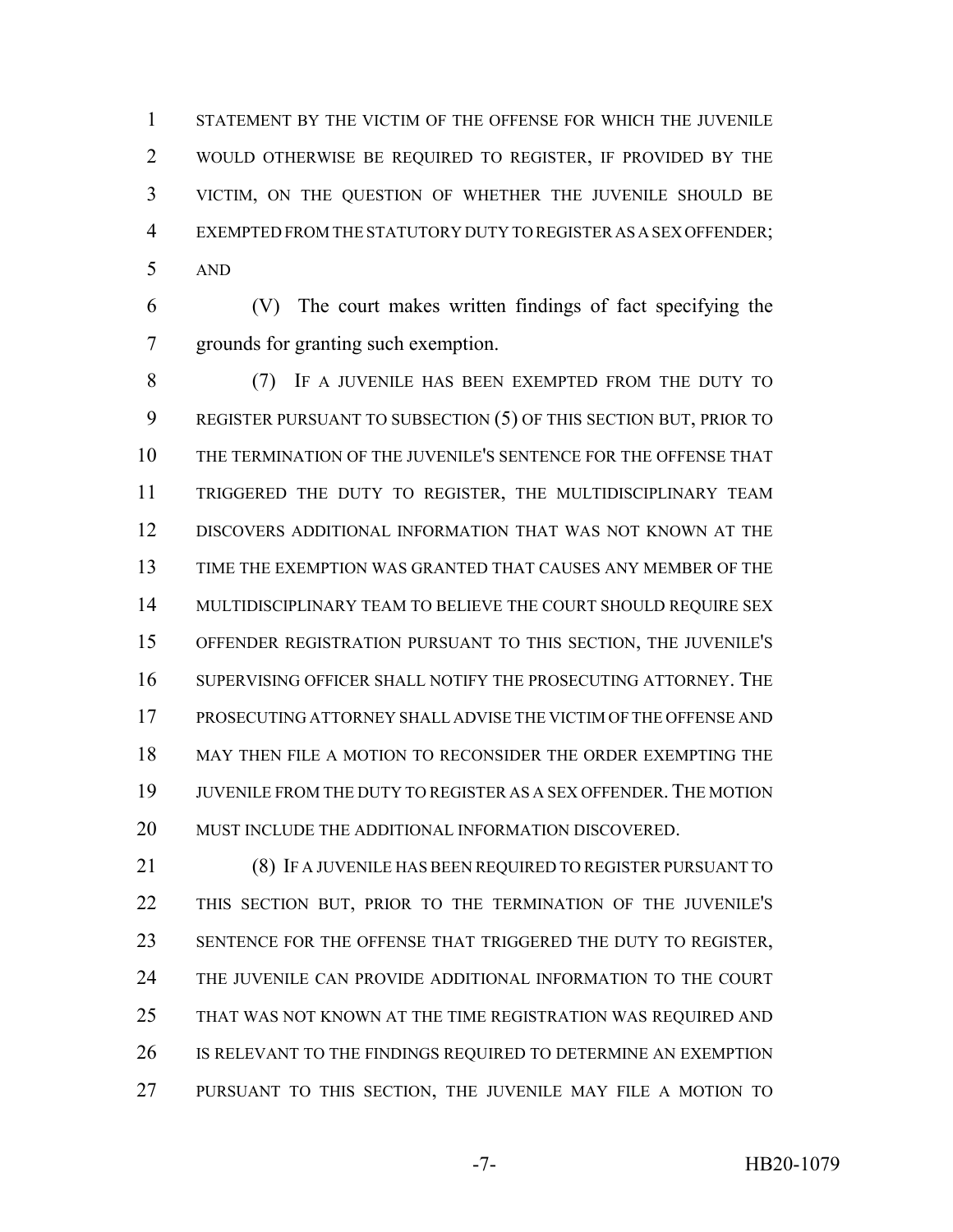RECONSIDER THE ORDER REQUIRING THE JUVENILE TO REGISTER AS A SEX OFFENDER. THE MOTION MUST INCLUDE THE ADDITIONAL INFORMATION, AND A COPY OF THE MOTION MUST BE PROVIDED TO THE DISTRICT ATTORNEY AND THE JUVENILE'S SUPERVISING OFFICER PRIOR TO ANY HEARING.THE DISTRICT ATTORNEY SHALL PROVIDE NOTICE TO THE VICTIM OF THE OFFENSE. THE DISTRICT ATTORNEY, THE MULTIDISCIPLINARY TEAM, AND THE VICTIM MUST BE PROVIDED THE OPPORTUNITY TO BE HEARD AT THE HEARING. A NEW MOTION SEEKING RECONSIDERATION OF A COURT'S ORDER TO REGISTER MAY NOT BE FILED MORE THAN ONCE IN A SIX-MONTH PERIOD.

 **SECTION 3.** In Colorado Revised Statutes, 16-22-109, **amend** 12  $(4)$  as follows:

 **16-22-109. Registration forms - local law enforcement agencies - duties.** (4) The forms completed by persons required to register 15 pursuant to this article shall be ARTICLE 22 ARE confidential and shall not 16 be ARE NOT open to inspection by the public or any person other than law enforcement personnel, except as provided in sections 16-22-110 (6), 18 16-22-111, and 16-22-112, and section 25-1-124.5. C.R.S.

 **SECTION 4.** In Colorado Revised Statutes, 16-22-110, **amend** (6); and **add** (10) as follows:

 **16-22-110. Colorado sex offender registry - creation - maintenance - release of information - data collection.** (6) (a) The 23 general assembly hereby recognizes the need to balance the expectations of persons convicted of offenses involving unlawful sexual behavior and the public's need to adequately protect themselves and their children from these persons, as expressed in section 16-22-112 (1). The general assembly declares, however, that, in making information concerning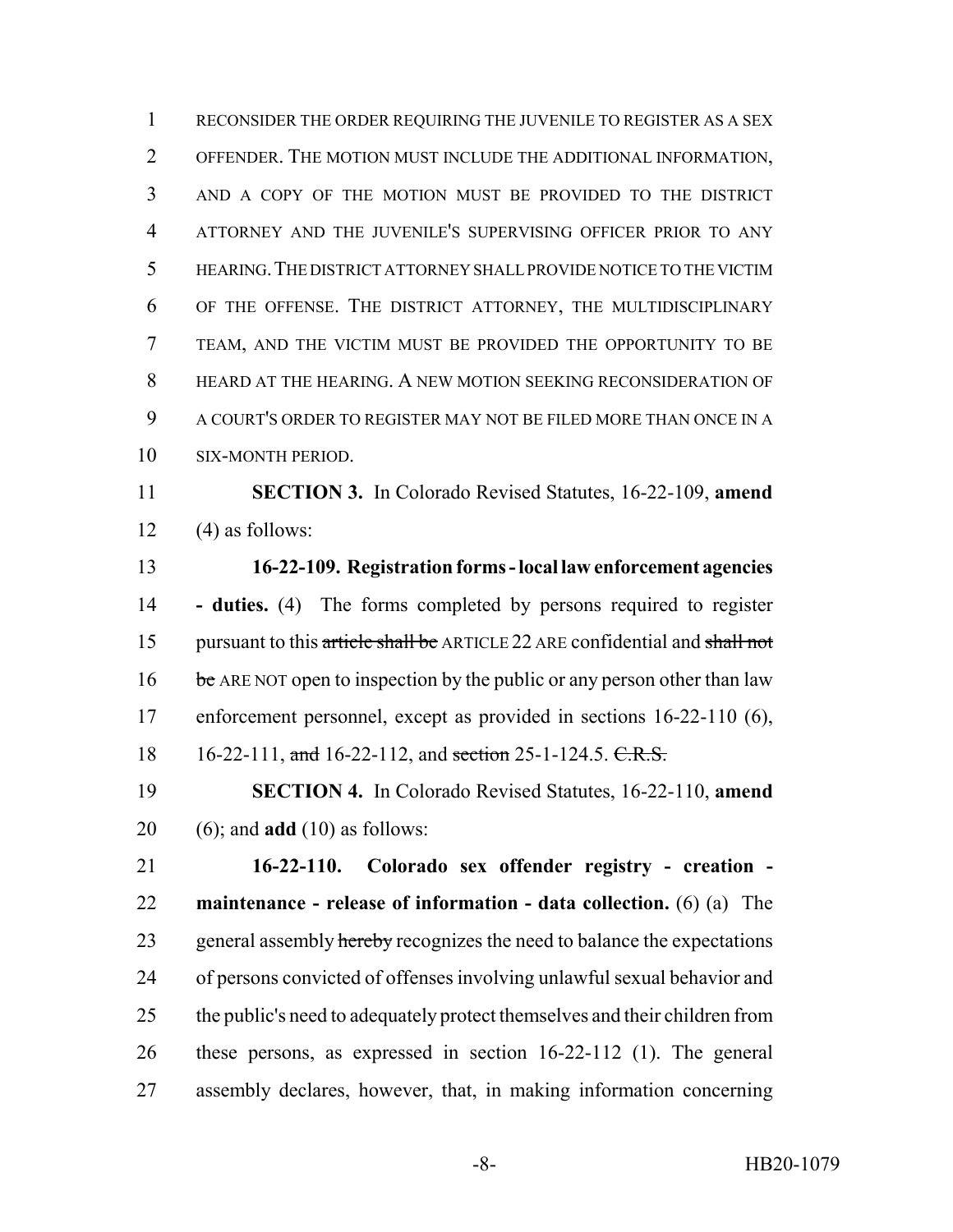persons convicted of offenses involving unlawful sexual behavior available to the public, it is not the general assembly's intent that the information be used to inflict retribution or additional punishment on any person convicted of unlawful sexual behavior or of another offense, the underlying factual basis of which involves unlawful sexual behavior.

 (b) Pursuant to a request for a criminal history RECORD check 7 under PURSUANT TO the provisions of part 3 of article 72 of title 24, 8 C.R.S. UNLESS THE PERSON WHO IS THE SUBJECT OF THE CRIMINAL HISTORY RECORD CHECK WAS REQUIRED TO REGISTER SOLELY BECAUSE THE PERSON WAS ADJUDICATED OR RECEIVED A DISPOSITION AS A JUVENILE, the CBI may inform the requesting party as to whether the person who is the subject of the criminal history check is on the sex 13 offender registry. IF SUCH PERSON IS ON THE SEX OFFENDER REGISTRY SOLELY AS A RESULT OF BEING ADJUDICATED OR RECEIVING A DISPOSITION AS A JUVENILE, THE CBI SHALL NOT RELEASE SUCH INFORMATION TO A PERSON OTHER THAN LAW ENFORCEMENT, PROBATION AND PAROLE PERSONNEL, THE DIVISION OF CHILD WELFARE, OR THE VICTIM, AS DEFINED IN SECTION 24-4.1-302 (5).

 (c) A person may request from the CBI a list of persons on the sex 20 offender registry. THE LIST MUST NOT INCLUDE PERSONS WHO ARE ON THE LIST SOLELY FOR HAVING BEEN ADJUDICATED OR RECEIVED DISPOSITIONS AS JUVENILES.

23 (d) (Deleted by amendment, L. 2005, p. 611, § 1, effective May 27, 2005.)

 (e) Any person requesting information pursuant to paragraph (c) 26 of this subsection  $(6)$  SUBSECTION  $(6)(c)$  OF THIS SECTION shall show proper identification.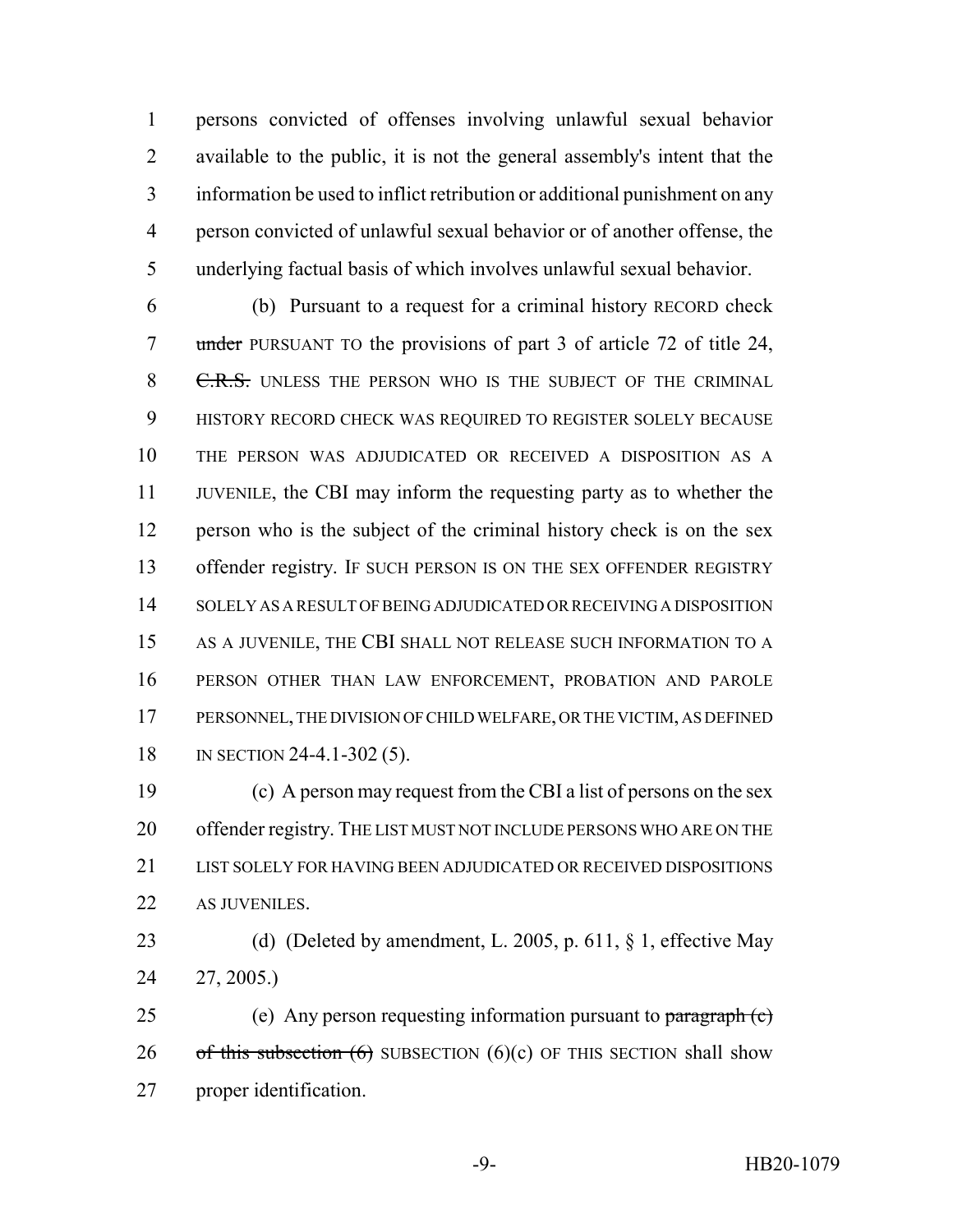(f) IF information IS released pursuant to this subsection (6), IT 2 MUST, at a minimum, shall include the name, address or addresses, and aliases of the registrant; the registrant's date of birth; a photograph of the 4 registrant, if requested and readily available; and the conviction OFFENSE THAT LED TO THE REGISTRATION REQUIREMENT; AND THE DATE OF THE OFFENSE resulting in the registrant being required to register pursuant to 7 this article ARTICLE 22. Information concerning victims shall MUST not be released pursuant to this section.

 (g) NOTWITHSTANDING THE PROVISIONS OF THIS SUBSECTION (6) TO THE CONTRARY, CBI MAY RELEASE INFORMATION, AS DESCRIBED IN 11 SUBSECTION (6)(i) OF THIS SECTION, ABOUT THE PERSON REGISTERED AS A RESULT OF BEING ADJUDICATED OR RECEIVING A DISPOSITION AS A 13 JUVENILE IF A PERSON, OTHER THAN THE VICTIM, SUBMITS A REQUEST TO THE CBI FOR THE REGISTRY RECORD OF A NAMED PERSON WHO WAS ADJUDICATED OR RECEIVED A DISPOSITION AS A JUVENILE, AND THE REQUESTING PERSON AFFIRMS IN WRITING THAT THE REQUESTED RECORD SHALL NOT BE:

(I) PLACED IN PUBLICATION OR POSTED TO A WEBSITE;

 (II) USED FOR THE PURPOSE OF OBTAINING A PECUNIARY GAIN OR FINANCIAL BENEFIT FOR ANY PERSON OR ENTITY; OR

 (III) USED OR DISSEMINATED IN ANY MANNER WITH THE INTENT TO HARASS, INTIMIDATE, COERCE, OR CAUSE SERIOUS EMOTIONAL DISTRESS TO ANY PERSON, INCLUDING THE NAMED PERSON.

24 (h) IN ADDITION TO THE WRITTEN AFFIRMATION REQUIRED BY 25 SUBSECTION  $(6)(g)$  OF THIS SECTION, THE PERSON REQUESTING INFORMATION SHALL AFFIRM IN WRITING THAT HE OR SHE HAS A NEED FOR THE SEX OFFENDER INFORMATION CONCERNING THE PERSON WHO WAS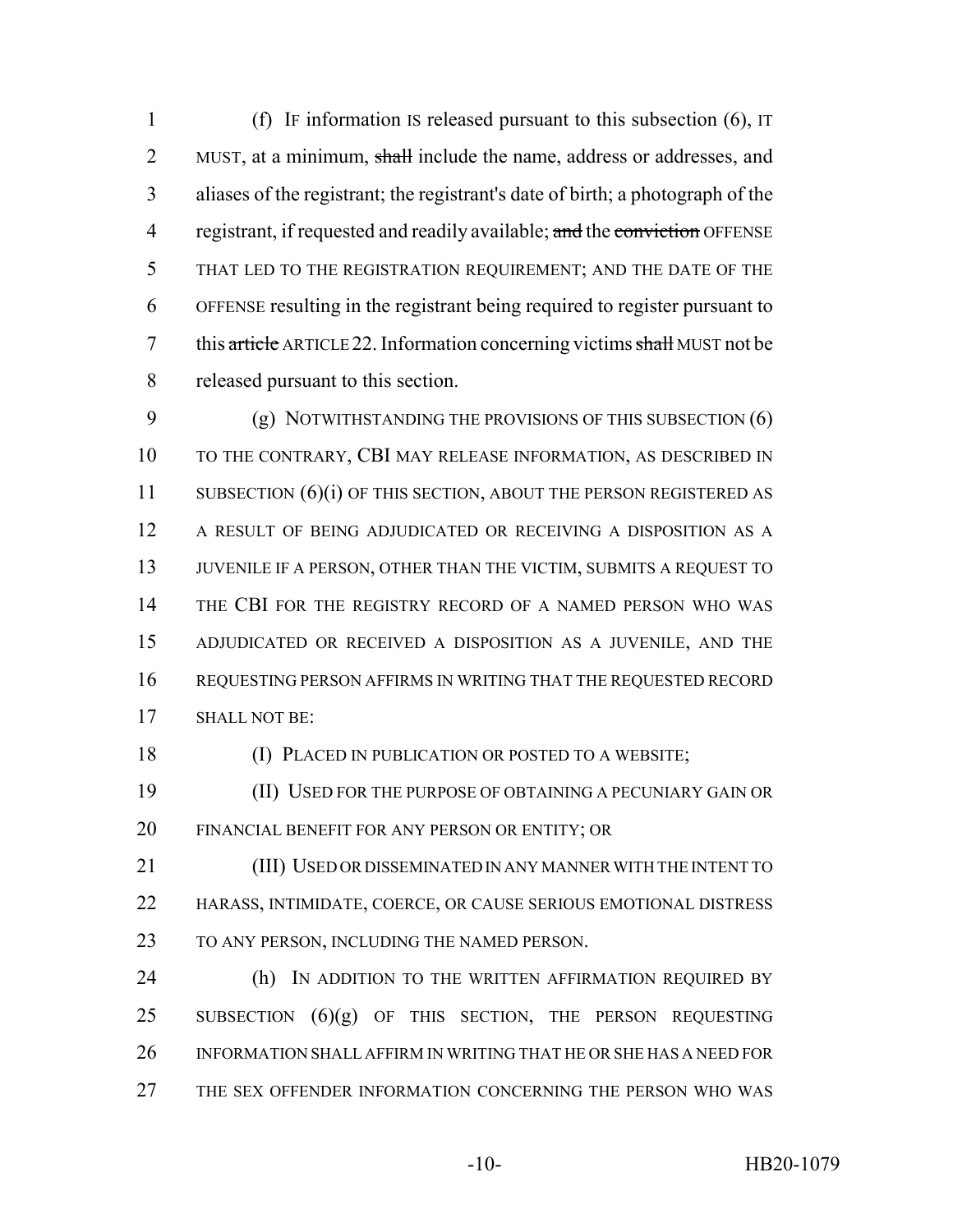ADJUDICATED OR RECEIVED A DISPOSITION AS A JUVENILE AND DESCRIBES THAT NEED IN WRITING.

 (i) UPON RECEIPT OF THE WRITTEN AFFIRMATIONS REQUIRED BY 4 SUBSECTIONS  $(6)(g)$  AND  $(6)(h)$  OF THIS SECTION, THE CBI SHALL RELEASE TO THE REQUESTING PERSON THE REGISTRY RECORD THAT IS LIMITED TO INCLUDE ONLY THE PERSON'S REGISTRATION STATUS, FULL NAME, ALIASES, DATE OF BIRTH, AND CURRENT ADDRESS OR ADDRESSES; A PHOTOGRAPH OF THE REGISTRANT, IF REQUESTED AND READILY AVAILABLE; THE OFFENSE THAT LED TO THE REGISTRATION; AND THE DATE OF THE OFFENSE AS SUCH INFORMATION CONCERNS THE PERSON WHO WAS ADJUDICATED OR RECEIVED A DISPOSITION AS A JUVENILE. INFORMATION CONCERNING VICTIMS MUST NOT BE RELEASED PURSUANT TO THIS SECTION.

 (j) A PERSON WHO VIOLATES THE PROVISIONS OF THIS SUBSECTION (6) OR WHO SUBMITS A FALSE STATEMENT TO THE CBI TO OBTAIN 15 INFORMATION PURSUANT TO THE PROVISIONS OF THIS SUBSECTION (6) COMMITS AN UNCLASSIFIED MISDEMEANOR AND SHALL BE PUNISHED BY A FINE OF UP TO ONE THOUSAND DOLLARS FOR EACH VIOLATION.

 (k) NOTHING IN THIS SUBSECTION (6) LIMITS THE VICTIM'S ACCESS TO INFORMATION PURSUANT TO SECTION 24-4.1-302.5.

20 (10) ON OR BEFORE JULY 1, 2021, AND EVERY JULY 1 THEREAFTER, THE CBI SHALL PREPARE A REPORT THAT DETAILS THE NUMBER OF REQUESTS FOR SEX OFFENDER REGISTRATION INFORMATION FOR JUVENILES RECEIVED ANNUALLY PURSUANT TO SUBSECTION (6) OF THIS SECTION AS WELL AS THE NUMBER OF TIMES SUCH INFORMATION WAS RELEASED. THE CBI SHALL INCLUDE THE REPORT AS A PART OF ITS PRESENTATION TO ITS COMMITTEE OF REFERENCE AT A HEARING HELD PURSUANT TO SECTION 27 2-7-203 OF THE "STATE MEASUREMENT FOR ACCOUNTABLE, RESPONSIVE,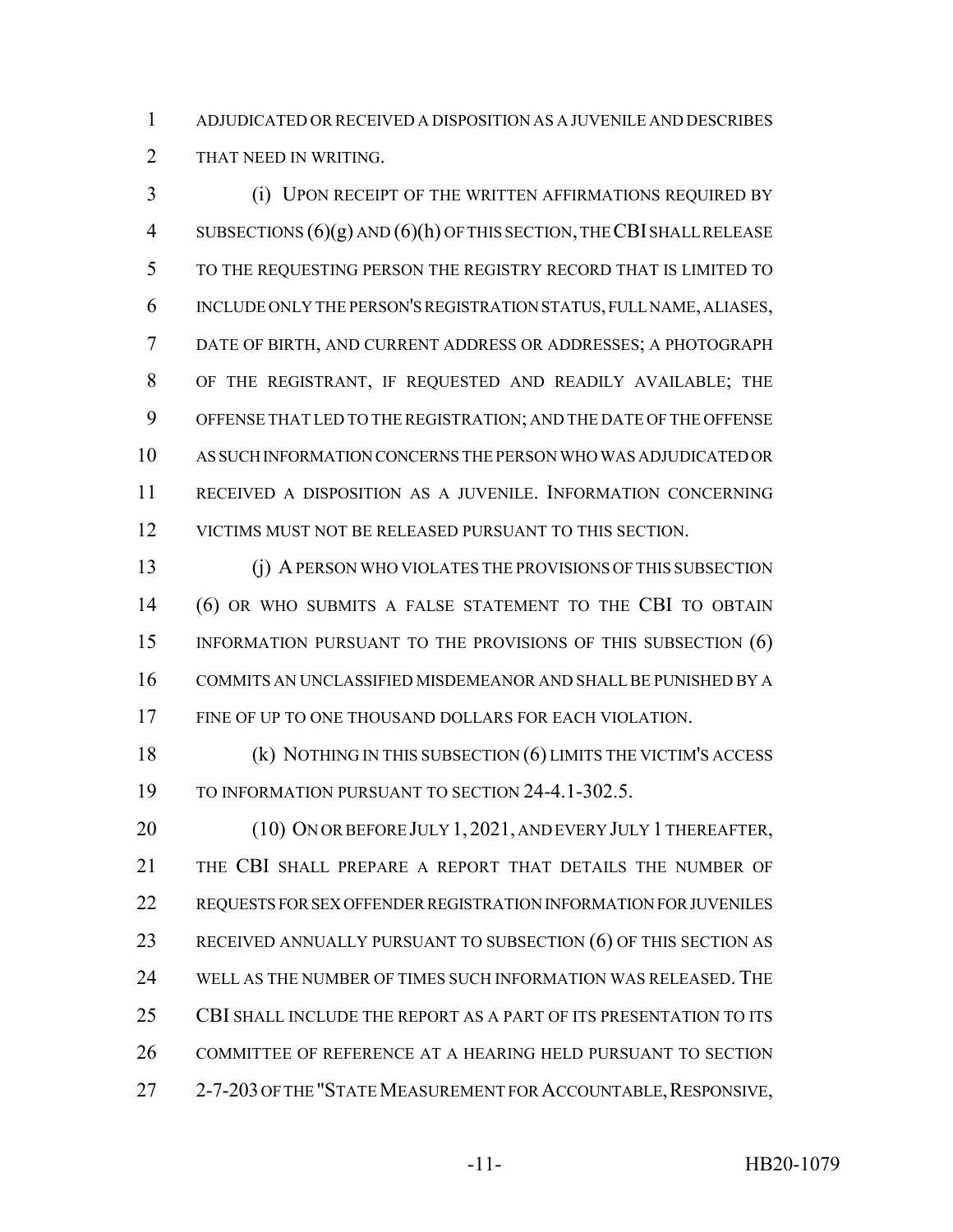AND TRANSPARENT (SMART) GOVERNMENT ACT".

 **SECTION 5.** In Colorado Revised Statutes, 16-22-111, **amend** (1) introductory portion as follows:

 **16-22-111. Internet posting of sex offenders - procedure.** (1) The CBI shall post a link on the state of Colorado home page on the internet to a list containing the names, addresses, and physical descriptions of certain persons and descriptions of the offenses committed 8 by said persons. A person's physical description shall MUST include, but need not be limited to, the person's sex, height, and weight, any identifying characteristics of the person, and a digitized photograph or 11 image of the person. The list shall MUST specifically exclude any 12 reference to any victims of the offenses. The list shall MUST SPECIFICALLY EXCLUDE PERSONS WHO ARE REQUIRED TO REGISTER SOLELY BECAUSE THEY WERE ADJUDICATED OR RECEIVED DISPOSITIONS AS JUVENILES BUT MUST include the following persons:

 **SECTION 6.** In Colorado Revised Statutes, 16-22-112, **amend** (2)(a), (2)(b)(I), and (3)(b); and **repeal** (2)(b)(III) and (2)(b)(IV) as follows:

 **16-22-112. Release of information - law enforcement agencies.** (2) (a) A local law enforcement agency shall release information regarding any person, EXCEPT FOR A PERSON WHO IS REQUIRED TO REGISTER SOLELY BECAUSE THE PERSON WAS ADJUDICATED OR RECEIVED A DISPOSITION AS A JUVENILE, registered with the local law enforcement 24 agency pursuant to this article ARTICLE 22 to any person residing within the local law enforcement agency's jurisdiction. In addition, the local law 26 enforcement agency may post the information specified in  $\frac{\partial^2 f}{\partial x^2}$ 27 of this subsection  $(2)$  SUBSECTION  $(2)(b)$  OF THIS SECTION on the law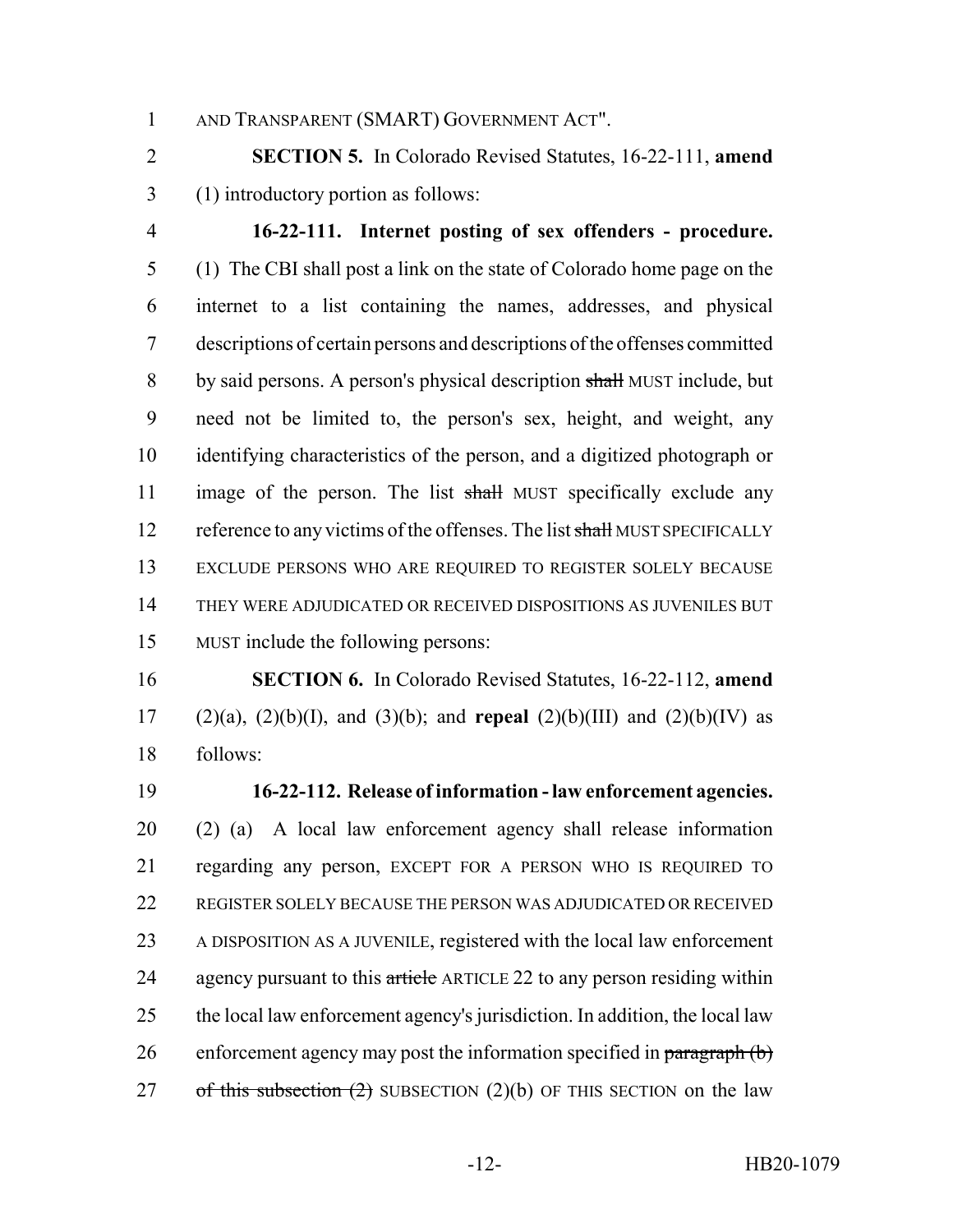enforcement agency's website.

 (b) A local law enforcement agency may post on its website sex offender registration information of a person from its registration list only if the person is:

 (I) An adult convicted of a felony requiring the adult to register pursuant to section 16-22-103; OR

 (III) A juvenile with a second or subsequent adjudication involving unlawful sexual behavior or for a crime of violence as defined 9 in section 18-1.3-406, C.R.S.; or

10 (IV) A juvenile who is required to register pursuant to section 11 16-22-103 because he or she was adjudicated for an offense that would 12 have been a felony if committed by an adult and has failed to register as required by section 16-22-103.

 (3) (b) At its discretion, a local law enforcement agency may release information regarding any person, EXCEPT FOR A PERSON WHO IS REQUIRED TO REGISTER SOLELY BECAUSE THE PERSON WAS ADJUDICATED OR RECEIVED A DISPOSITION AS A JUVENILE, registered with the local law 18 enforcement agency pursuant to this article ARTICLE 22 to any person who does not reside within the local law enforcement agency's jurisdiction or 20 may post the information specified in paragraph  $(b)$  of subsection  $(2)$  SUBSECTION (2)(b) of this section on the law enforcement agency's website. If a local law enforcement agency does not elect to release information regarding any person registered with the local law enforcement agency to a person not residing within the local law enforcement agency's jurisdiction, the local law enforcement agency may submit a request from the person to the CBI.

**SECTION 7.** In Colorado Revised Statutes, 16-22-113, **amend**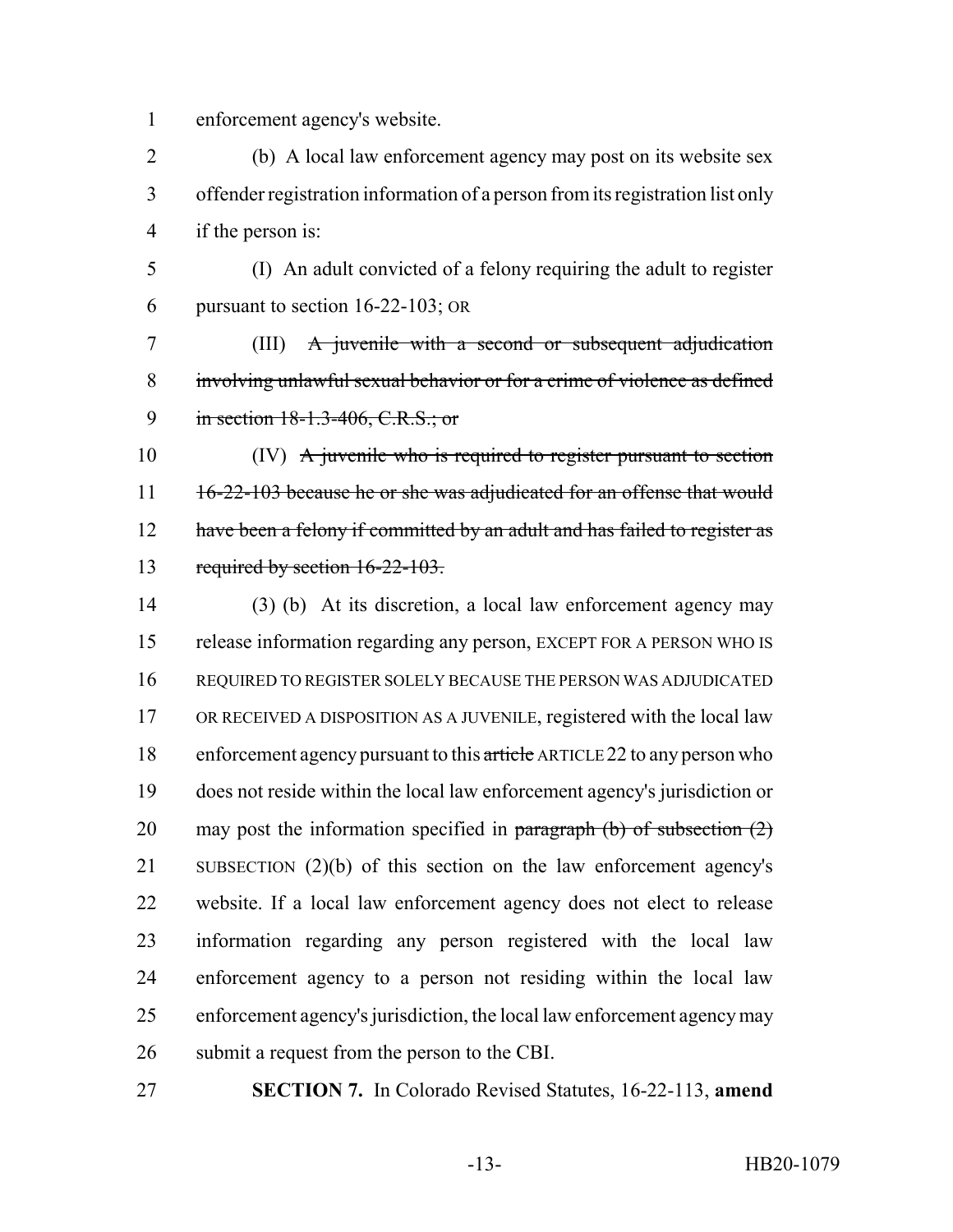1 (1)(e),  $(1.3)(b)(I)$ ,  $(3)$  introductory portion, and  $(3)(c)$  as follows:

 **16-22-113. Petition for removal from registry - mandatory hearing for discontinuation and removal.** (1) Except as otherwise provided in subsection (3) of this section, any person required to register pursuant to section 16-22-103 or whose information is required to be posted on the internet pursuant to section 16-22-111 may file a petition with the court that issued the order of judgment for the conviction that requires the person to register for an order to discontinue the requirement for such registration or internet posting, or both, as follows:

 (e) Except as otherwise provided in subparagraph (II) of 11 paragraph (b) of subsection (1.3) SUBSECTION (1.3)(b)(II) of this section, if the person was younger than eighteen years of age at the time of commission of the offense, after the successful completion of and discharge from a juvenile sentence or disposition, and if the person prior 15 to such time has not been subsequently convicted or has AS AN ADULT OF UNLAWFUL SEXUAL BEHAVIOR, OR FOR ANY OTHER OFFENSE, THE UNDERLYING FACTUAL BASIS OF WHICH INVOLVED UNLAWFUL SEXUAL BEHAVIOR, OR DOES NOT HAVE a pending prosecution for unlawful sexual behavior AS AN ADULT or for any other offense, the underlying factual basis of which involved unlawful sexual behavior, and the court did not issue an order either continuing the duty to register or discontinuing the 22 duty to register pursuant to paragraph  $(b)$  of subsection  $(1.3)$  SUBSECTION  $(1.3)(b)$  of this section. Any person petitioning pursuant to this paragraph 24 (e) SUBSECTION (1)(e) may also petition for an order removing his or her name from the sex offender registry. In determining whether to grant the order, the court shall consider whether the person is likely to commit a subsequent offense of or involving unlawful sexual behavior. The court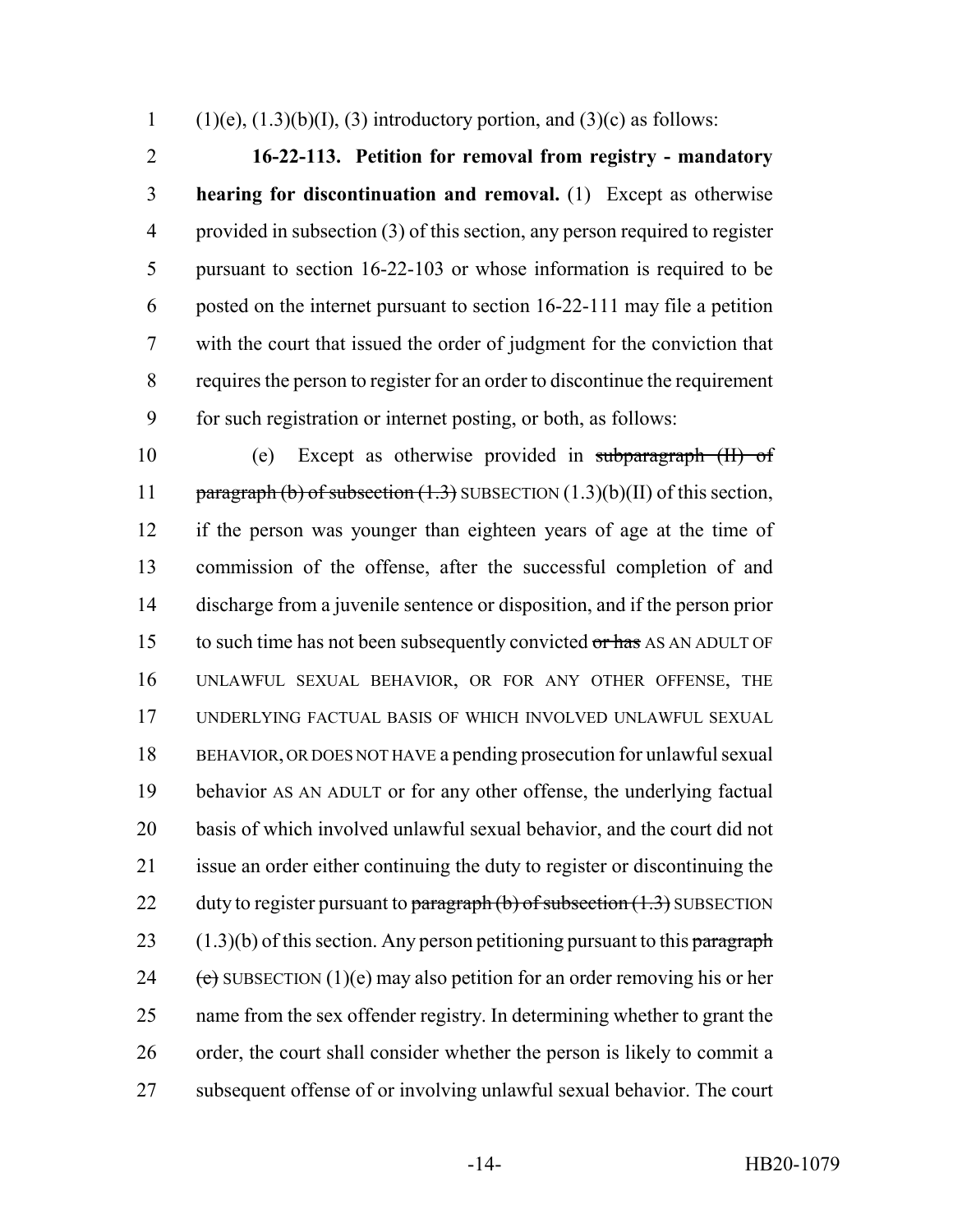shall base its determination on recommendations from the person's probation or community parole officer, the person's treatment provider, and the prosecuting attorney for the jurisdiction in which the person was tried and on the recommendations included in the person's presentence investigation report. In addition, the court shall consider any written or oral testimony submitted by the victim of the offense for which the petitioner was required to register. Notwithstanding the provisions of this subsection (1), a juvenile who files a petition pursuant to this section may file the petition with the court to which venue is transferred pursuant to 10 section 19-2-105, C.R.S., if any.

11 (1.3) (b) (I) If a PERSON ADJUDICATED OR WHO RECEIVED A 12 DISPOSITION AS A juvenile is eligible to petition to discontinue his or her 13 duty to register pursuant to paragraph (e) of subsection (1) of this section 14 REQUIRED TO REGISTER PURSUANT TO SECTION 16-22-103, the court, at 15 least sixty-three days before discharging PRIOR TO THE END OF the 16 juvenile's sentence, shall notify each of the parties described in paragraph 17 (a) of subsection  $(2)$  SUBSECTION  $(2)(a)$  of this section, the juvenile, and 18 the victim of the offense for which the juvenile was required to register, 19 if the victim has requested notice and has provided current contact 20 information, that the court shall consider whether to order that the 21 juven ile may discontinue his or her duty to register when the court 22 discharges the juvenile's sentence. The court shall set the matter for 23 hearing if any of the parties described in paragraph (a) of subsection  $(2)$ 24 of this section or the ANY DISTRICT ATTORNEY OR A victim of the offense 25 objects, or if the juvenile requests a hearing. and shall IF AN OBJECTION 26 IS NOT FILED WITHIN THIRTY-FIVE DAYS AFTER RECEIPT OF THE NOTICE, 27 THE COURT SHALL, AT LEAST FOURTEEN DAYS PRIOR TO THE END OF THE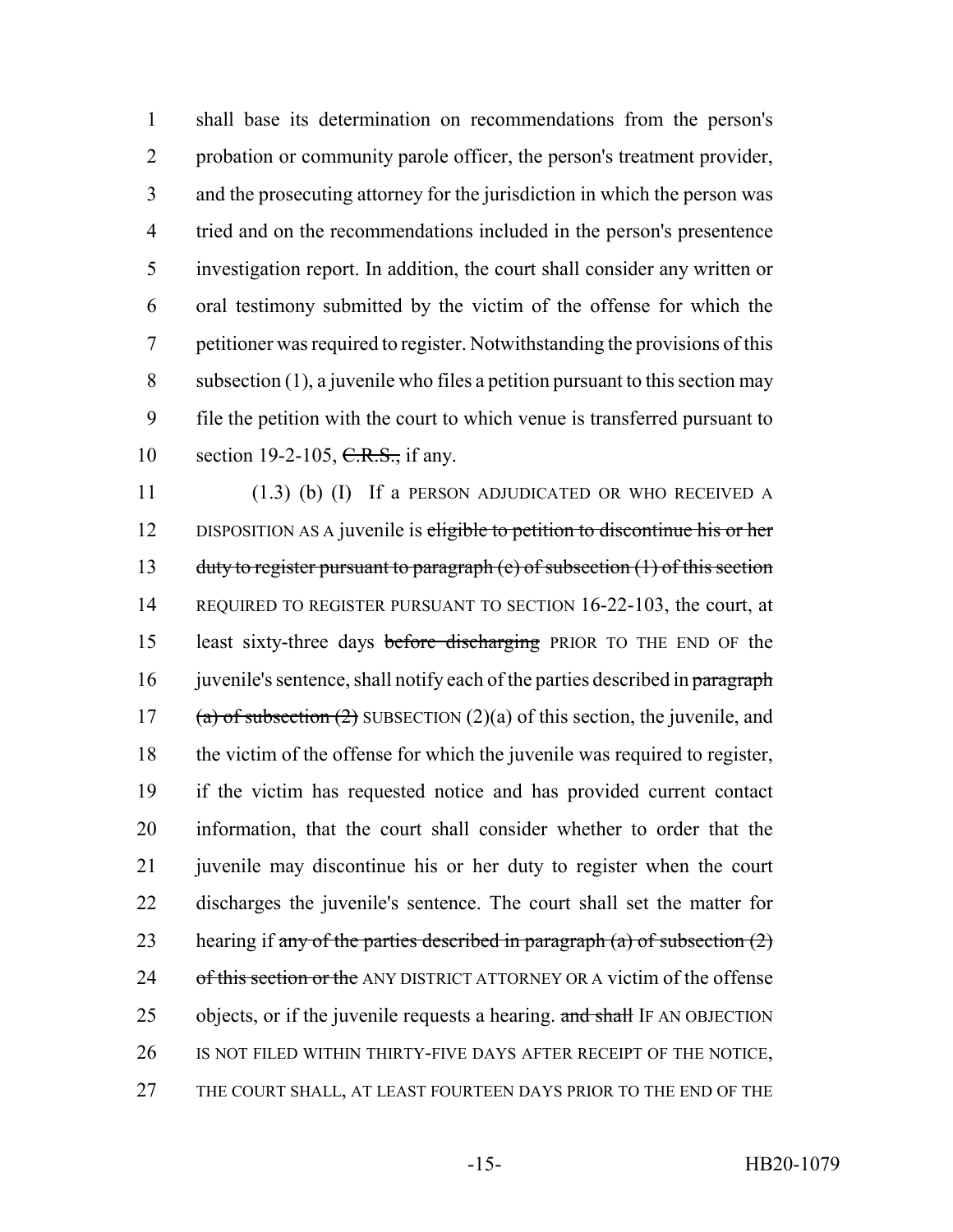JUVENILE'S SENTENCE, EITHER ISSUE AN ORDER, AFTER DETERMINATION THAT THE JUVENILE IS ELIGIBLE TO DISCONTINUE REGISTRATION PURSUANT TO SUBSECTION (1)(e) OF THIS SECTION AND A REVIEW OF THE RELEVANT CRITERIA THAT DISCONTINUES THE JUVENILE'S DUTY TO REGISTER, OR SET THE MATTER FOR A HEARING TO DETERMINE IF THE JUVENILE'S DUTY TO REGISTER CONTINUES. AT ANY HEARING, THE COURT SHALL DETERMINE WHETHER THE JUVENILE IS ELIGIBLE TO DISCONTINUE REGISTRATION 8 PURSUANT TO SUBSECTION (1)(e) OF THIS SECTION AND, IF ELIGIBLE, 9 consider the criteria in paragraph (e) of subsection  $(1)$  SUBSECTION  $(1)(e)$  of this section in determining whether to continue or discontinue the duty to register. If the court enters an order discontinuing the juvenile's duty 12 to register, the department of human services COURT shall send a copy of the order to each local law enforcement agency with which the juvenile is registered, the juvenile parole board, and to the CBI. If the victim of the offense has requested notice, the court shall notify the victim of its decision either to continue or discontinue the juvenile's duty to register.

 (3) The following persons are not eligible for relief pursuant to 18 this section, but shall be ARE subject for the remainder of their natural lives to the registration requirements specified in this article 22 or to the comparable requirements of any other jurisdictions in which they may reside:

22 (c) Any adult who has more than one conviction or adjudication AS AN ADULT for unlawful sexual behavior OR ANY OTHER OFFENSE, THE UNDERLYING FACTUAL BASIS OF WHICH IS UNLAWFUL SEXUAL BEHAVIOR PURSUANT TO SECTION 16-22-103 (2), in this state or any other 26 jurisdiction, OR HAS A CONVICTION AS AN ADULT AND ONE OR MORE ADJUDICATIONS AS A JUVENILE FOR UNLAWFUL SEXUAL BEHAVIOR OR FOR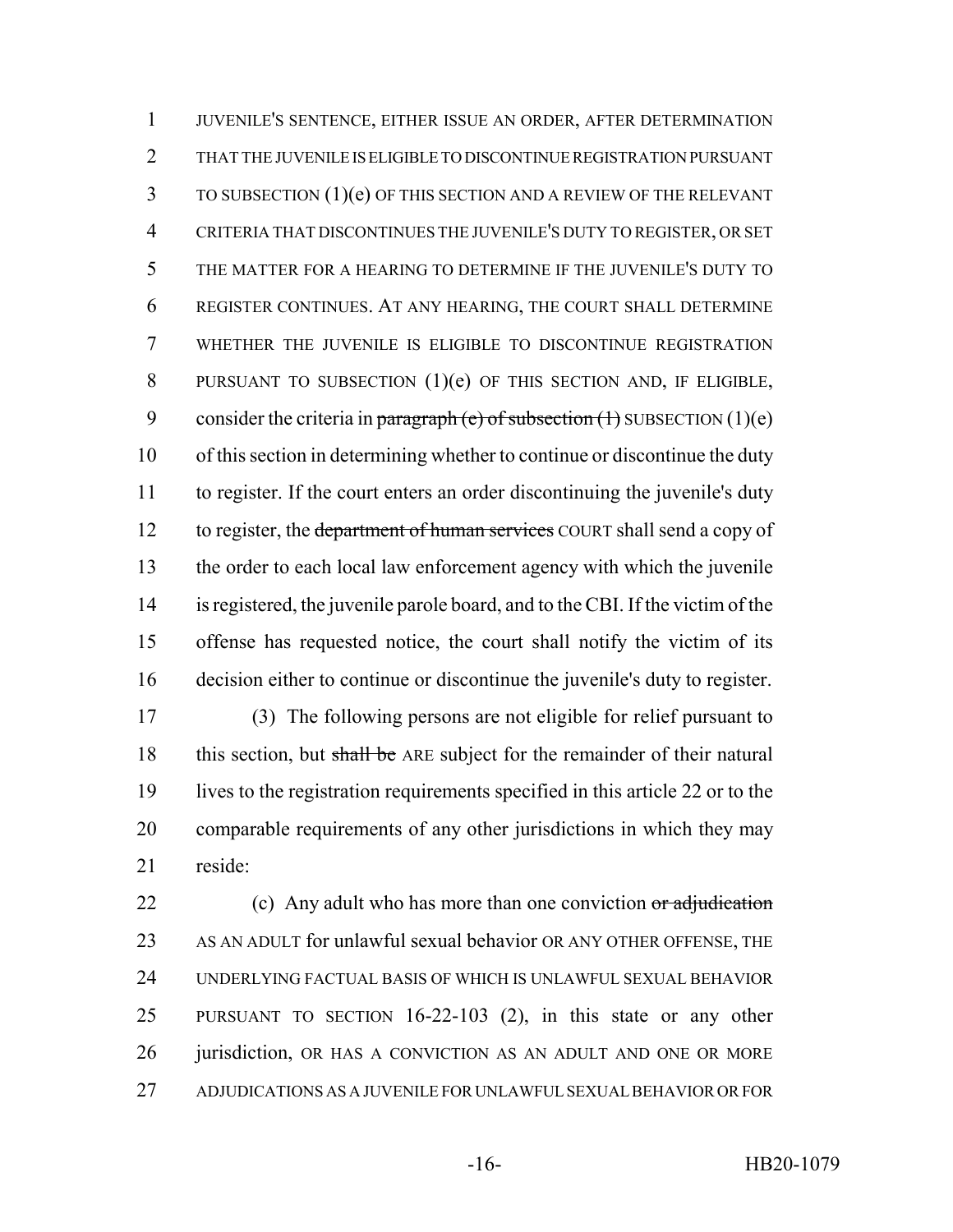ANY OTHER OFFENSE, THE UNDERLYING FACTUAL BASIS OF WHICH IS UNLAWFUL SEXUAL BEHAVIOR PURSUANT TO SECTION 16-22-103 (2), IN THIS STATE OR ANY OTHER JURISDICTION. **SECTION 8.** In Colorado Revised Statutes, 24-4.1-302, **amend**  $(2)(r)$  as follows: **24-4.1-302. Definitions.** As used in this part 3, and for no other purpose, including the expansion of the rights of any defendant: (2) "Critical stages" means the following stages of the criminal justice process: 10 (r) Any petition by a sex offender to terminate sex offender 11 registration OR MOTION TO TERMINATE SEX OFFENDER REGISTRATION 12 FILED PURSUANT TO SECTION 16-22-113; **SECTION 9.** In Colorado Revised Statutes, 24-4.1-302.5, **amend**  $(1)(b.7)$  as follows: **24-4.1-302.5. Rights afforded to victims - definitions.** (1) In order to preserve and protect a victim's rights to justice and due process, each victim of a crime has the following rights: (b.7) For a victim of a sex offense, the right to be informed of the 19 filing of a petition by the perpetrator of the offense ANY PETITION OR 20 MOTION FILED to terminate sex offender registration pursuant to section  $16-22-113$  (2) and (2.5) SECTION 16-22-103 (5), 16-22-103 (8), 16-22-113 22 (2), OR 16-22-113 (2.5); **SECTION 10.** In Colorado Revised Statutes, 24-4.1-303, **amend**  $(14.7)(b)$  as follows: **24-4.1-303. Procedures for ensuring rights of victims of crimes.** (14.7) (b) The court shall notify the victim of petitions OR 27 MOTIONS filed by sex offenders to cease sex offender registration